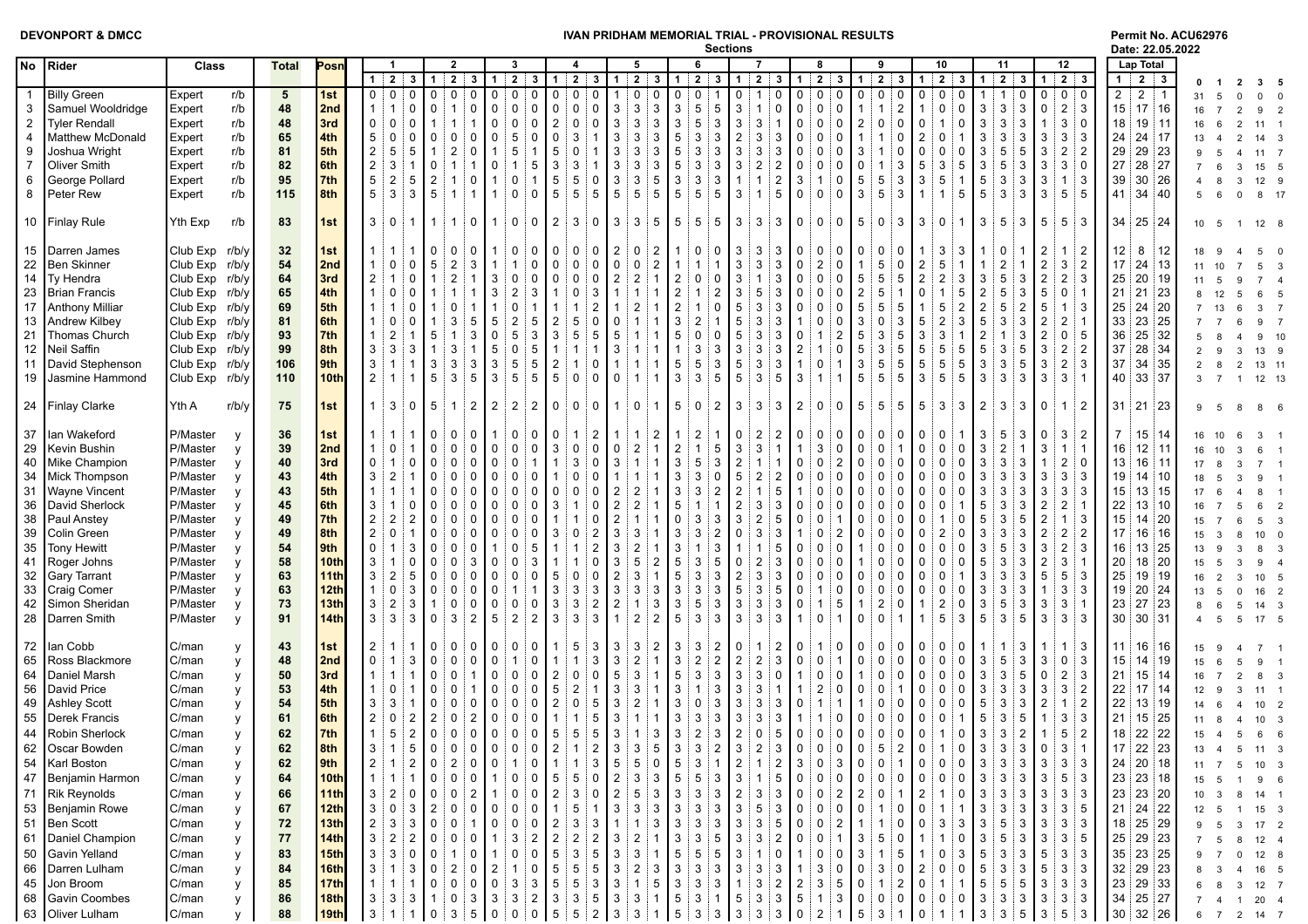| <b>DEVONPORT &amp; DMCC</b> |  |
|-----------------------------|--|
|-----------------------------|--|

## **DEVONPORT & DMCC IVAN PRIDHAM MEMORIAL TRIAL - PROVISIONAL RESULTS Permit No. ACU62976**

## **Sections Date: 22.05.2022**

|    |                          |                          |              |                  |                 |                                  |                                |                                                             |                                                     |                  |                          |                                                                         |                                                                                                                                                                                                         |                           |                                                                |                | งธนเบเเจ       |                                             |                                                                                                                                                                                                                                                                                              |                                                                                                                      |                |                                                |                                                         |                                                          |                                       |                                             |                 |                                                       |                | Date: 22.05.2022                  |              |                                   |                   |  |
|----|--------------------------|--------------------------|--------------|------------------|-----------------|----------------------------------|--------------------------------|-------------------------------------------------------------|-----------------------------------------------------|------------------|--------------------------|-------------------------------------------------------------------------|---------------------------------------------------------------------------------------------------------------------------------------------------------------------------------------------------------|---------------------------|----------------------------------------------------------------|----------------|----------------|---------------------------------------------|----------------------------------------------------------------------------------------------------------------------------------------------------------------------------------------------------------------------------------------------------------------------------------------------|----------------------------------------------------------------------------------------------------------------------|----------------|------------------------------------------------|---------------------------------------------------------|----------------------------------------------------------|---------------------------------------|---------------------------------------------|-----------------|-------------------------------------------------------|----------------|-----------------------------------|--------------|-----------------------------------|-------------------|--|
| No | Rider                    | Class                    | <b>Total</b> | Posn             |                 |                                  |                                | $\overline{2}$                                              | 3                                                   |                  |                          |                                                                         | 5                                                                                                                                                                                                       |                           | 6                                                              |                |                | 7                                           |                                                                                                                                                                                                                                                                                              | 8                                                                                                                    |                | 9                                              |                                                         | 10                                                       |                                       | 11                                          |                 | 12                                                    |                | <b>Lap Total</b>                  |              |                                   |                   |  |
|    |                          |                          |              |                  |                 | $1 \mid 2$                       | 3 <sup>1</sup><br>$\mathbf{1}$ | $\overline{2}$<br>3 <sup>1</sup>                            | $\vert$ 1                                           | $2 \mid 3$       | $\mathbf{1}$             | $2 \mid 3$                                                              | $\overline{2}$<br>1                                                                                                                                                                                     | 3                         | $\overline{2}$<br>$\overline{1}$                               | 3 <sup>1</sup> | $\mathbf{1}$   | $\overline{2}$                              | 3 1                                                                                                                                                                                                                                                                                          | $\overline{2}$<br>3 <sup>1</sup>                                                                                     | $\mathbf{1}$   | 23                                             | 1 <sup>1</sup>                                          | $\overline{2}$<br>$\mathbf{3}$                           | $\mathbf{1}$                          | $\overline{2}$<br>$\mathbf{3}$              | $\mathbf{1}$    | $2 \mid 3$                                            | 1 <sup>1</sup> | $2 \mid 3$                        |              |                                   | 35                |  |
| 70 | Tony Dinham              | C/man<br>у               | 89           | 20th             | 3 <sup>3</sup>  | $\mathbf{3}$                     | 5                              | $\overline{2}$                                              | 3<br>3 <sup>1</sup>                                 | $\mathbf 0$      | 3                        | 3<br>3                                                                  | $\mathbf{3}$<br>$\overline{2}$                                                                                                                                                                          | $\overline{c}$            | 5<br>3                                                         | 5              | 3              | 3<br>-3                                     | 3                                                                                                                                                                                                                                                                                            | $\overline{2}$<br>$\Omega$                                                                                           |                | 3<br>$\mathbf 0$                               |                                                         | 3                                                        | 3                                     | $\mathbf{3}$<br>3                           | 3               | $3 \mid 3$                                            |                | 34 30 25                          |              |                                   | 21                |  |
| 69 | Samuel Wosnitzka         | C/man                    | 97           | 21st             | 3               | 3<br>$\mathbf 0$                 | 3                              | $\sqrt{2}$<br>$\mathbf{0}$                                  | $\mathbf{1}$                                        | $\overline{2}$   | $\,$ 5 $\,$              | 5<br>5                                                                  | $\sqrt{5}$<br>3                                                                                                                                                                                         | $\mathbf{1}$              | $\mathbf{3}$<br>5                                              | $\sqrt{3}$     | 5              | $\ensuremath{\mathsf{3}}$<br>5              | $\sqrt{2}$                                                                                                                                                                                                                                                                                   | $\sqrt{2}$                                                                                                           | $\sqrt{2}$     | $5\phantom{.0}$<br>$\mathbf 0$                 | $\pmb{0}$                                               | 0<br>0                                                   | $\,$ 5 $\,$                           | 3<br>3                                      | 5               | $3 \mid 3$                                            | 41             | 28 28                             |              |                                   | 11 10             |  |
| 60 | Mark Sweet               | C/man<br>y               | 124          | 22nd             | $\mathbf{3}$    | 3<br>3                           | 5                              | $\sqrt{3}$<br>5                                             | $\,$ 5 $\,$<br>3                                    |                  | $\sqrt{5}$<br>5          | $5\phantom{.0}$                                                         | $\sqrt{3}$<br>3                                                                                                                                                                                         | $\mathbf{3}$              | $\sqrt{5}$<br>5                                                | $\,$ 5 $\,$    | $\mathbf{3}$   | $\sqrt{3}$<br>∶ ვ                           | $\,$ 5 $\,$                                                                                                                                                                                                                                                                                  | $\sqrt{2}$                                                                                                           | $\sqrt{2}$     | 3<br>$\overline{1}$                            | $\mathbf 3$                                             | 3<br>3                                                   | $\mathbf{3}$                          | $\overline{5}$<br>$\ensuremath{\mathsf{3}}$ | $\mathbf{3}$    | 3 5                                                   | 45             | 41 38                             |              |                                   | 19                |  |
|    | 58 Millie Duval          | C/man<br>y               | 128          | 23rd             | 3               | $\sqrt{3}$<br>3                  | $\overline{2}$                 | 3<br>-1                                                     | 5<br>$\overline{c}$                                 | 3                | 5<br>5                   | $\overline{5}$                                                          | $\mathbf{3}$<br>3                                                                                                                                                                                       | $\ensuremath{\mathsf{3}}$ | $\mathbf{3}$<br>5                                              | $\mathbf{3}$   | 3              | $\,$ 5 $\,$<br>5                            | $\mathbf{3}$                                                                                                                                                                                                                                                                                 | $\mathbf{3}$<br>3                                                                                                    | $\mathbf 3$    | 3<br>5                                         | $\mathbf{3}$                                            | 5<br>3                                                   | 3                                     | $\mathbf 5$<br>3                            | 5               | $\overline{5}$<br>ုံ 3                                | 43             | 43 42                             |              |                                   | 21                |  |
| 52 | Liam Wills               | C/man<br>y               | 137          | 24th             | 5               | 5<br>5                           | 5                              | 5<br>3                                                      | 5<br>5                                              | 3                | 5                        | 5<br>5                                                                  | $\mathbf{3}$<br>3                                                                                                                                                                                       | 3                         | 5<br>5                                                         | 5              | 3              | $\overline{5}$<br>3                         | 3                                                                                                                                                                                                                                                                                            | $\overline{2}$                                                                                                       | $\,$ 5 $\,$    | $\mathbf{3}$<br>$\mathbf{1}$                   | $\mathbf 0$                                             | $\overline{c}$<br>5                                      | 5                                     | 3<br>5                                      | 3               | $\mathbf{3}$<br>5                                     |                | 47 47 43                          |              | $\overline{2}$<br>$\overline{2}$  | 12 19             |  |
|    | 57 Aaron Beel            | C/man<br>y               | N/S          |                  |                 |                                  |                                |                                                             |                                                     |                  |                          |                                                                         |                                                                                                                                                                                                         |                           |                                                                |                |                |                                             |                                                                                                                                                                                                                                                                                              |                                                                                                                      |                |                                                |                                                         |                                                          |                                       |                                             |                 |                                                       |                |                                   |              | $\Omega$<br>$\Omega$              | $\overline{0}$    |  |
|    |                          |                          |              |                  |                 |                                  |                                |                                                             |                                                     |                  |                          |                                                                         |                                                                                                                                                                                                         |                           |                                                                |                |                |                                             |                                                                                                                                                                                                                                                                                              |                                                                                                                      |                |                                                |                                                         |                                                          |                                       |                                             |                 |                                                       |                |                                   |              |                                   |                   |  |
|    | 73 Luke Selway Clarke    | Yth B                    | 89           | 1st              | 5               | 3<br>3                           | 5                              | $\Omega$<br>1                                               | 5                                                   | 0                | 5                        | 5<br>3                                                                  | $\mathbf 0$<br>3                                                                                                                                                                                        | $\overline{2}$            | 3<br>3                                                         | 3              | 5              | 3<br>5                                      | $\mathbf{1}$                                                                                                                                                                                                                                                                                 | $\mathbf 0$<br>$\mathbf{0}$                                                                                          | $\mathbf 1$    | $\mathbf 0$<br>$\mathbf 0$                     | $\mathbf 0$                                             | 0<br>$\Omega$                                            | 3                                     | 5<br>5                                      | 3               | 3<br>-5                                               |                | $36 \mid 24 \mid 29$              |              |                                   |                   |  |
|    |                          | y<br>Yth B               | <b>DNF</b>   |                  | 5               |                                  | 5                              |                                                             |                                                     |                  |                          |                                                                         | 5                                                                                                                                                                                                       | $\sim$                    | 5                                                              |                | 5              | $\sim$                                      | $\overline{2}$                                                                                                                                                                                                                                                                               |                                                                                                                      | $\,$ 5 $\,$    | $\sim$                                         | 3                                                       |                                                          | 5                                     |                                             | 3               | $\sim$                                                |                |                                   |              |                                   | 11                |  |
|    | 74 Johnathan Hancock     | y                        |              |                  |                 |                                  |                                |                                                             |                                                     |                  |                          |                                                                         |                                                                                                                                                                                                         |                           |                                                                |                |                |                                             |                                                                                                                                                                                                                                                                                              | $\sim$                                                                                                               |                | $\blacksquare$                                 |                                                         |                                                          |                                       |                                             |                 |                                                       |                |                                   |              |                                   | 2                 |  |
|    |                          |                          |              |                  |                 |                                  |                                |                                                             |                                                     |                  |                          |                                                                         |                                                                                                                                                                                                         |                           |                                                                |                |                |                                             |                                                                                                                                                                                                                                                                                              |                                                                                                                      |                |                                                |                                                         |                                                          |                                       |                                             |                 |                                                       |                |                                   |              |                                   |                   |  |
|    | 30 Philip Wickett        | Sports<br>y/w            | 23           | 1st              |                 | 0                                |                                | 5<br>$\Omega$                                               | 5<br>$\overline{2}$                                 |                  | 0                        | $\mathbf{0}$<br>0                                                       | 0<br>0                                                                                                                                                                                                  | 0                         | 0<br>0                                                         | 0              | 3              | 3<br>3                                      | 0                                                                                                                                                                                                                                                                                            | 0<br>0                                                                                                               | 0              | 0<br>0                                         | 0                                                       | 0                                                        | 0                                     | 0                                           |                 | 0<br>0                                                | 9              | 10:<br>-4                         |              |                                   |                   |  |
| 84 | Jeremy Parker            | y/w<br>Sports            | 26           | 2nd              | 0               | $\mathbf 0$                      | $\mathbf 0$                    | $\Omega$<br>$\Omega$                                        | $\mathbf 0$<br>0                                    | 0                | $\mathbf 0$              | $\mathbf 0$<br>$\mathsf{O}$                                             | $\mathsf 0$<br>$\mathbf 0$                                                                                                                                                                              | 0                         | $\overline{2}$                                                 |                | 3              | $\mathbf{3}$<br>-3                          | $\mathbf 0$                                                                                                                                                                                                                                                                                  | $\mathbf 0$<br>$\overline{2}$                                                                                        | $\,$ 5 $\,$    | $\mathbf 0$<br>$\mathbf{1}$                    | $\mathbf 0$                                             | 0<br>$\mathbf 0$                                         | $\mathbf 0$                           | 0<br>$\Omega$                               | $\overline{2}$  | $\mathbf{1}$<br>1:                                    | 11             | 8<br>$\overline{7}$               | 23           |                                   |                   |  |
| 81 | Neil Mackie              | y/w<br>Sports            | 28           | 3rd              |                 |                                  |                                | $\Omega$<br>$\Omega$                                        | $\mathbf 0$<br>$\Omega$                             | $\mathbf 0$      | $\Omega$                 | 0<br>$\mathbf 0$                                                        | $\mathbf 0$<br>$\mathbf 0$                                                                                                                                                                              | $\mathbf 0$               | 3<br>$\overline{2}$                                            |                | 2              | $\sqrt{2}$<br>5                             | $\mathbf 0$                                                                                                                                                                                                                                                                                  | $\mathbf 0$<br>$\mathbf 0$                                                                                           | $\mathsf 0$    | $\overline{2}$<br>$\mathbf 0$                  | $\mathbf 0$                                             | 5                                                        | $\mathbf 0$                           | 0<br>$\Omega$                               | $\Omega$        | $\mathbf{1}$<br>0                                     | 6              | 10 12                             | 22           |                                   |                   |  |
| 91 | John Church              | y/w<br>Sports            | 33           | 4th              | $\Omega$        | $\Omega$<br>0                    | $\Omega$                       | 3                                                           | 0<br>$\Omega$                                       | 0                | $\mathbf 0$<br>0         | 0                                                                       | $\mathbf 0$<br>0                                                                                                                                                                                        | 0                         | 3<br>$\mathbf{1}$                                              | $\overline{2}$ | $\overline{2}$ | $\mathbf 3$<br>5                            | $\Omega$                                                                                                                                                                                                                                                                                     | $\mathbf 0$<br>$\mathbf{0}$                                                                                          | $\mathbf 0$    | $\mathbf 0$                                    | $\overline{2}$                                          | $\overline{2}$                                           | 3                                     | 0<br>$\Omega$                               | 3               | 0<br>! ვ                                              | 13             | $5 \mid 15$                       | 23           |                                   |                   |  |
| 79 | John Oliver              | Sports<br>y/w            | 33           | 5th              | 3               | $\mathbf 0$                      |                                | $\Omega$<br>$\Omega$                                        | 3<br>3                                              | $\overline{2}$   | $\Omega$<br>$\Omega$     | $\Omega$                                                                | $\Omega$                                                                                                                                                                                                | $\mathbf 0$               | $\overline{2}$<br>3                                            |                | 3              | $\ensuremath{\mathsf{3}}$<br>3              | $\Omega$                                                                                                                                                                                                                                                                                     | $\Omega$<br>2                                                                                                        | $\mathbf{0}$   | $\Omega$<br>$\Omega$                           | $\mathbf 0$                                             | 0                                                        | $\Omega$                              | $\Omega$                                    |                 | $\overline{1}$<br>0                                   | 16             | 9<br>8                            |              |                                   |                   |  |
| 88 | Scott Rigler             | y/w<br>Sports            | 46           | 6th              | $\Omega$        | $\mathbf 0$                      | $\Omega$                       | $\overline{2}$<br>-1                                        | 0                                                   | 3                | $\mathbf 0$              | 0<br>0                                                                  | $\overline{2}$                                                                                                                                                                                          | 0                         | 3<br>1                                                         | $\overline{2}$ | 3              | $\ensuremath{\mathsf{3}}$<br>3              | 0                                                                                                                                                                                                                                                                                            | 5<br>$\Omega$                                                                                                        | $\overline{2}$ | $\Omega$                                       |                                                         | $\overline{2}$<br>1                                      |                                       | 0                                           |                 | $\mathsf 0$<br>5                                      | 13             | 16:17                             | 13           |                                   |                   |  |
| 93 | Antony Jones             | y/w<br>Sports            | 52           | 7th              | $\Omega$        | 0                                | 3                              | $\overline{2}$                                              |                                                     |                  | $\Omega$<br>$\Omega$     | 0                                                                       | $\mathbf 0$<br>0                                                                                                                                                                                        | $\mathbf{1}$              | 3<br>3                                                         | 3              | 3              | 5<br>3                                      | $\mathbf 0$                                                                                                                                                                                                                                                                                  | $\Omega$<br>3                                                                                                        | $\overline{2}$ | $\overline{2}$<br>$\Omega$                     | $\overline{2}$                                          | 2<br>3                                                   |                                       | 0<br>$\overline{2}$                         | 3               | $\overline{1}$                                        | 17             | $17 \,   18$                      |              |                                   |                   |  |
| 90 | <b>Richard Ashford</b>   | Sports<br>y/w            | 54           | 8th              |                 |                                  | 5                              | $\Omega$                                                    | 3                                                   |                  | $\Omega$<br>$\Omega$     | $\Omega$                                                                | $\Omega$<br>$\Omega$                                                                                                                                                                                    | $\mathbf 0$               | $\Omega$                                                       |                | 3              | 5<br>-5                                     | 3                                                                                                                                                                                                                                                                                            |                                                                                                                      |                | $\Omega$                                       | $\Omega$                                                | 5                                                        | $\Omega$                              | 5<br>$\Omega$                               |                 | $\overline{\mathbf{c}}$                               | 17             | $20$ 17                           | 12           | 12                                | $\mathbf{3}$      |  |
| 95 | Darren Greener           | y/w<br>Sports            | 58           | 9th              | $\mathbf 0$     | $\overline{2}$                   |                                |                                                             | 3<br>5                                              |                  | $\Omega$<br>$\mathbf{0}$ | 0                                                                       |                                                                                                                                                                                                         | 0                         | 5                                                              |                | 3              | 5<br>5                                      |                                                                                                                                                                                                                                                                                              | $\Omega$                                                                                                             |                | 3<br>$\Omega$                                  | 3                                                       | $\mathbf 0$                                              | $\Omega$                              | 0                                           | 3               | $\mathbf{1}$<br>3                                     | 21             | $17 \overline{\smash{\big)}\ 20}$ |              |                                   |                   |  |
| 78 | Andy Gates               | y/w<br>Sports            | 62           | 10th             | 3               |                                  |                                | $\Omega$<br>5                                               | 3<br>5                                              | 0                | $\Omega$<br>$\mathbf{0}$ | 0                                                                       | $\mathbf 0$<br>$\Omega$                                                                                                                                                                                 | 0                         | 3                                                              |                | 3              | 3<br>5                                      |                                                                                                                                                                                                                                                                                              | 3<br>3                                                                                                               | $\Omega$       | $\Omega$                                       | $\mathbf 0$                                             | 5                                                        | $\overline{2}$                        |                                             | 3               | $\mathsf 0$<br>း ဒ                                    | 20             | 18 24                             |              |                                   |                   |  |
|    | 87 Mark Culliford        | y/w<br>Sports            | 64           | 11th             |                 | $\mathbf 0$                      | $\mathbf{0}$                   | 5<br>$\Omega$                                               | 5<br>$\mathbf 0$                                    | 5                | 0                        | $\Omega$<br>0                                                           | $\mathbf 0$<br>$\mathbf 0$                                                                                                                                                                              | $\mathbf{1}$              | 5<br>3                                                         | $\overline{2}$ | 3              | 3<br>5                                      | 5                                                                                                                                                                                                                                                                                            | $\Omega$                                                                                                             |                | 3<br>5                                         | 5                                                       | 0                                                        | 0                                     | 0<br>3                                      | $\Omega$        | 0<br>  ვ                                              | 22             | 15 27                             |              |                                   |                   |  |
|    |                          |                          |              |                  |                 | 0                                |                                | 5                                                           | 3                                                   |                  |                          |                                                                         |                                                                                                                                                                                                         |                           |                                                                |                |                |                                             |                                                                                                                                                                                                                                                                                              | $\Omega$                                                                                                             |                |                                                |                                                         | 0                                                        |                                       |                                             |                 |                                                       |                |                                   | 17           |                                   |                   |  |
| 77 | Jim Ashford              | y/w<br>Sports            | 65           | 12th             |                 | 0                                |                                | 5                                                           | 23                                                  | 2                | 0<br>0                   | $\Omega$                                                                | $\mathbf 0$<br>$\Omega$                                                                                                                                                                                 | 0                         | 0                                                              | $\Omega$       | 3              | 3<br>3                                      |                                                                                                                                                                                                                                                                                              | $\overline{2}$                                                                                                       | 3              | 0<br>$\Omega$                                  |                                                         |                                                          | $\Omega$                              |                                             |                 | 5<br>0                                                | 15             | 38:12                             |              |                                   |                   |  |
| 82 | Michael Jacobs           | Sports<br>y/w            | 66           | 13th             |                 | 0                                | $\mathbf{0}$                   | $\Omega$<br>$\overline{2}$                                  | 5<br>5                                              | 5                | $\Omega$<br>$\mathbf{0}$ | $\Omega$                                                                | $\Omega$                                                                                                                                                                                                | $\mathbf 0$               | 3                                                              | 3              | 3              | 3<br>3                                      | 3                                                                                                                                                                                                                                                                                            | 3<br>5                                                                                                               | 3              | 5<br>$\Omega$                                  | $\overline{2}$                                          | $\mathbf 0$<br>3                                         | $\Omega$                              |                                             |                 | $\overline{1}$                                        | 21             | 25 20                             | 13           | 5                                 | 10 <sup>1</sup>   |  |
| 86 | Anthony Rew              | y/w<br>Sports            | 69           | 14th             | 0               | $\mathbf 0$<br>0                 | 5                              | $\mathbf 0$<br>3                                            | 5<br>5                                              | 5                | $\mathbf 0$              | 0<br>0                                                                  | $\mathbf 0$<br>$\Omega$                                                                                                                                                                                 | 0                         | 3<br>3                                                         | 3              | 5              | $\,$ 5 $\,$<br>5                            |                                                                                                                                                                                                                                                                                              | 3<br>3                                                                                                               |                | 5<br>$\Omega$                                  | $\mathbf 0$                                             | 1                                                        | 0                                     | $\Omega$                                    |                 | $\overline{2}$<br>: 2                                 | 21             | 26 22                             |              |                                   |                   |  |
| 92 | Paul Edworthy            | y/w<br>Sports            | 69           | 15 <sub>th</sub> |                 | 0                                |                                | $\Omega$                                                    | $\overline{2}$<br>$\overline{2}$                    | 3                | $\Omega$<br>$\mathbf{0}$ | $\Omega$                                                                | $\Omega$                                                                                                                                                                                                | 0                         | 3                                                              | 3              | 5              | 5<br>5                                      | 3                                                                                                                                                                                                                                                                                            | 3<br>5                                                                                                               | 3              | $\overline{2}$                                 |                                                         | 1                                                        | 3                                     |                                             | 2               | $\mathbf{1}$<br>$\overline{2}$                        | 27             | 19 23                             |              |                                   | 9                 |  |
| 67 | Adrian Drowne            | y/w<br>Sports            | 79           | 16th             |                 | 0                                |                                | $\Omega$                                                    | 3<br>5                                              | 3                | $\Omega$                 | $\Omega$<br>0                                                           | $\mathbf{3}$<br>3                                                                                                                                                                                       | $\mathbf 0$               | 3<br>5                                                         | 3              | 3              | $\ensuremath{\mathsf{3}}$<br>$\overline{2}$ | 5                                                                                                                                                                                                                                                                                            | 5<br>3                                                                                                               | 3              | 3                                              | 5                                                       | 3<br>0                                                   | 5                                     | 3<br>3                                      |                 | $\mathbf 0$<br>i 0                                    | 35             | 26 18                             |              | - 5                               | 14 6              |  |
| 76 | Benjamin Evenden         | y/w<br>Sports            | 83           | <b>17th</b>      |                 |                                  | 5                              |                                                             | 3<br>3                                              | 3                | $\Omega$<br>0            | $\Omega$                                                                | $\mathbf 0$<br>$\Omega$                                                                                                                                                                                 | $\Omega$                  | 3                                                              | 3              | 3              | 3<br>5                                      | 3                                                                                                                                                                                                                                                                                            | 5<br>3                                                                                                               | 5              | 5<br>5                                         | 3                                                       | 1                                                        |                                       | $\overline{2}$<br>0                         | 3               | $\overline{1}$<br>  ვ                                 | 32             | $24$ 27                           |              |                                   | 14                |  |
| 80 | <b>Terry Layzell</b>     | Sports<br>y/w            | 107          | 18th             | 3               | 3<br>3                           | 5                              | $\Omega$                                                    | 5<br>5                                              | 5                | $\Omega$<br>$\mathbf{0}$ | $\Omega$                                                                | $\mathbf 0$                                                                                                                                                                                             | $\Omega$                  | 3                                                              | 5              | 5              | 5<br>5                                      | 5                                                                                                                                                                                                                                                                                            | 5<br>3                                                                                                               | $\mathbf 0$    | 5<br>5                                         | $\overline{2}$                                          | 3<br>3                                                   | 3                                     | 5<br>3                                      | 3               | 3<br>း ဒ                                              | 34             | 37 36                             |              |                                   | $13 - 13$         |  |
| 99 | Julian Holmes            | y/w<br>Sports            | 111          | 19th             | 3               | $\mathbf{1}$                     | 5                              | $\mathbf 0$<br>5                                            | 3<br>3                                              | 3                |                          | 0<br>0                                                                  | 5<br>$\overline{\mathbf{1}}$                                                                                                                                                                            | 3                         | 3<br>5                                                         | 5              | 3              | $\ensuremath{\mathsf{3}}$<br>5              | 5                                                                                                                                                                                                                                                                                            | $\overline{2}$                                                                                                       | 5              | 5<br>5                                         | $\,$ 5 $\,$                                             | 5<br>3                                                   | $\overline{2}$                        | 3<br>3                                      | 3               | $3 \mid 3$                                            | 41             | 31 39                             |              |                                   | 14 12             |  |
| 96 | Benjamin Beel            | y/w<br>Sports            | 115          | 20th             | 3               | 3<br>3                           | $\overline{2}$                 | 5                                                           | 5<br>5                                              | 5                | $\mathbf{0}$             | $\Omega$                                                                | 5<br>3                                                                                                                                                                                                  | $\mathbf{3}$              | 5<br>3                                                         | 3              | 3              | 5<br>5                                      | 3                                                                                                                                                                                                                                                                                            | 5<br>5                                                                                                               | 5              | 3<br>3                                         | $\mathbf{3}$                                            | 3<br>3                                                   | $\overline{c}$                        | 3                                           | 3               | $\ensuremath{\mathsf{3}}$<br>  ვ                      | 38             | 41 36                             |              |                                   | 18                |  |
| 97 | Chris Price              | y/w<br>Sports            | 116          | 21st             | 3               | $\overline{2}$<br>$\overline{2}$ | 5                              | 5<br>5                                                      | 3<br>5                                              | 5                | $\mathbf 0$              | $\mathbf 0$<br>0                                                        | $\mathbf 0$<br>$\mathbf 0$                                                                                                                                                                              | $\mathbf{1}$              | 3<br>3                                                         | 3              | 3              | $\overline{5}$<br>5                         | 5                                                                                                                                                                                                                                                                                            | $5\phantom{1}$<br>5                                                                                                  | $\sqrt{5}$     | 5<br>3                                         | $5\phantom{.0}$                                         | 3<br>$\overline{2}$                                      | 3                                     | 3                                           | 3               | 5<br>5                                                | 38             | 36 42                             |              |                                   | 11 15             |  |
|    | 98   Kevin Anstey        | y/w<br>Sports            | <b>DNF</b>   |                  |                 |                                  | 5                              |                                                             |                                                     |                  | 5                        |                                                                         |                                                                                                                                                                                                         |                           | 3                                                              |                | 3              |                                             | 5                                                                                                                                                                                                                                                                                            |                                                                                                                      |                | 5                                              | $\overline{2}$                                          |                                                          | $\Omega$                              |                                             |                 |                                                       | 28             |                                   |              |                                   | $\overline{2}$    |  |
|    | 83   Thorne Beckley-Pett | y/w<br>Sports            | N/S          |                  |                 |                                  |                                |                                                             |                                                     |                  |                          |                                                                         |                                                                                                                                                                                                         |                           |                                                                |                |                |                                             |                                                                                                                                                                                                                                                                                              |                                                                                                                      |                |                                                |                                                         |                                                          |                                       |                                             |                 |                                                       |                |                                   |              |                                   |                   |  |
|    |                          |                          |              |                  |                 |                                  |                                |                                                             |                                                     |                  |                          |                                                                         |                                                                                                                                                                                                         |                           |                                                                |                |                |                                             |                                                                                                                                                                                                                                                                                              |                                                                                                                      |                |                                                |                                                         |                                                          |                                       |                                             |                 |                                                       |                |                                   |              |                                   |                   |  |
|    |                          |                          |              | 1st              | $\Omega$        | $\overline{2}$<br>$\Omega$       |                                | $\Omega$<br>5                                               | 5<br>0 <sup>1</sup>                                 | $\mathbf 0$      | 0                        | $\mathbf{0}$<br>$\mathbf 0$                                             | $\overline{1}$<br>$\mathbf 0$                                                                                                                                                                           |                           | $\overline{2}$                                                 |                | 5              | 5                                           |                                                                                                                                                                                                                                                                                              | $\mathbf 0$<br>3                                                                                                     |                |                                                | 5                                                       | $\mathbf{1}$                                             | -1                                    | $\overline{2}$                              |                 |                                                       | 25             | 15 27                             |              |                                   |                   |  |
| 27 | Jamie Tappin             | Yth A<br>y/w             | 67           |                  |                 | 3                                | $\overline{2}$<br>5            | 5                                                           | $\mathbf{3}$<br>3 <sup>1</sup>                      |                  |                          |                                                                         | $\mathbf 0$<br>$\overline{1}$                                                                                                                                                                           | $\overline{2}$            | $\overline{2}$<br>3<br>3                                       | 5              | 5              | 3<br>$\mathbf{3}$                           | $\overline{1}$<br>$5\phantom{.0}$                                                                                                                                                                                                                                                            | 5                                                                                                                    | 3<br>5         | $\overline{2}$<br>$\mathbf{1}$<br>$\mathbf{3}$ | 5                                                       | 5<br>$\mathbf{1}$<br>$\mathbf{3}$                        |                                       | $\mathbf{3}$                                | $\mathbf{3}$    | $\overline{5}$<br>$\overline{2}$<br>3<br>! ვ          |                |                                   |              |                                   |                   |  |
|    | 26 Adam Kilbey           | Yth A<br>y/w             | 118          | 2nd              | 3               |                                  |                                | 5                                                           |                                                     | 5                | 0                        | $\overline{2}$<br>$\mathbf 0$                                           |                                                                                                                                                                                                         | $\mathbf{2}$              |                                                                |                |                | 5                                           |                                                                                                                                                                                                                                                                                              | 5                                                                                                                    |                | 5                                              |                                                         |                                                          | 3                                     | 3                                           |                 |                                                       |                | 40 37 41                          | 3            | 2<br>$\mathcal{R}$                | 15 13             |  |
|    |                          |                          |              |                  |                 |                                  |                                |                                                             |                                                     |                  |                          |                                                                         |                                                                                                                                                                                                         |                           |                                                                |                |                |                                             |                                                                                                                                                                                                                                                                                              |                                                                                                                      |                |                                                |                                                         |                                                          |                                       |                                             |                 |                                                       |                |                                   |              |                                   |                   |  |
|    | 110 Alan Barnes          | Over 50<br>W             | 23           | 1st              | $\Omega$        | 0<br>0                           | 0                              | $\Omega$<br>$\Omega$                                        | 0<br>0                                              | 0                | $\Omega$                 | 0<br>1                                                                  | 0                                                                                                                                                                                                       | 0                         | 3                                                              | 3              | $\mathbf{1}$   | 3<br>-3                                     | 0                                                                                                                                                                                                                                                                                            | 0<br>0                                                                                                               | 0              | 0<br>0                                         | 0                                                       | 0<br>0                                                   | 0                                     | 0                                           |                 | $\overline{\mathbf{c}}$<br>0                          | 8              | 9<br>6                            |              |                                   |                   |  |
|    | 109 Michael Cox          | Over 50<br>W             | 32           | 2nd              | 3               | $\mathbf{1}$                     | 0                              | $\Omega$<br>$\Omega$                                        | 0<br>$\mathbf 0$                                    | 0                | 0                        | $\mathsf{O}$<br>$\Omega$                                                | $\mathbf 0$<br>0                                                                                                                                                                                        | 0                         | 3<br>3                                                         | 3              | 3              | 3<br>3                                      |                                                                                                                                                                                                                                                                                              | $\mathbf 0$<br>$\Omega$                                                                                              | $\mathbf 0$    | $\mathsf{O}$<br>1                              | $\overline{2}$                                          | 0<br>0                                                   | $\overline{2}$                        |                                             |                 | 0<br>0                                                | 15             | 9<br>8                            |              |                                   |                   |  |
|    | 116 Pete Rush            | Over 50<br>W             | 34           | 3rd              |                 | 0                                | $\Omega$                       | $\Omega$<br>$\Omega$                                        | 0<br>$\mathbf 0$                                    | $\mathbf 0$      | $\mathbf 0$              | $\mathbf 0$<br>0                                                        | $\mathbf 0$<br>0                                                                                                                                                                                        | $\overline{1}$            | 3<br>3                                                         | 3              | 3              | 3<br>$\mathbf{1}$                           | 0                                                                                                                                                                                                                                                                                            | 3<br>0                                                                                                               |                | 0<br>$\Omega$                                  | $\mathbf 0$                                             | 3                                                        | 0                                     | 5                                           | 2               | $\mathsf 0$<br>i 0                                    | 10             | $12 \mid 12$                      | 21           |                                   |                   |  |
|    | 112 Jonathan Souch       | Over 50<br>W             | 43           | 4th              |                 |                                  | $\Omega$                       | $\Omega$<br>$\Omega$                                        | $\Omega$<br>$\Omega$                                | $\mathbf{0}$     | $\Omega$<br>$\mathbf{0}$ | 0                                                                       | $\overline{1}$<br>$\Omega$                                                                                                                                                                              | $\overline{1}$            | 3<br>3                                                         | 5              | 5              | $\overline{c}$<br>5                         | 0                                                                                                                                                                                                                                                                                            | $\mathbf 0$<br>$\mathbf{0}$                                                                                          | $\Omega$       | $\Omega$<br>$\Omega$                           | $\Omega$                                                | 5                                                        | $\overline{2}$                        | $\Omega$                                    | 5               | $\mathsf 0$<br>3                                      | 17             | 6<br> 20                          | 21           | -5                                | $\mathbf{3}$      |  |
|    | 102   Keith Worden       | Over 50<br>W             | 49           | 5th              | 3               | 5<br>3                           | 0                              | $\Omega$<br>0                                               | 0<br>$\mathbf 0$                                    | 0                | 0                        | 0<br>0                                                                  | $\overline{1}$<br>5                                                                                                                                                                                     | $\overline{c}$            | 3<br>3                                                         | 3              | 3              | $\mathbf 3$<br>3                            | 0                                                                                                                                                                                                                                                                                            | $\mathbf 0$<br>0                                                                                                     | 0              | $\overline{2}$<br>0                            | $\mathbf 0$                                             | 0<br>0                                                   | $\mathbf 0$                           | $\mathbf{1}$                                | $\overline{2}$  | $\mathsf 3$<br>3                                      | 12             | 22 15                             | 18           |                                   | 10 <sup>1</sup>   |  |
|    | 111 Andrew Evenden       | Over 50<br>W             | 49           | 6th              | 3               | $\overline{2}$<br>3              | $\mathbf 0$                    | 0<br>$\pm 0$                                                | $\mathsf{O}$<br>$\stackrel{+}{\scriptstyle \sim} 0$ | $\mathsf{O}$     | 0                        | $\mathbf 0$<br>$\mathbf 0$                                              | $\overline{1}$<br>$\mathbf 0$                                                                                                                                                                           | $\mathsf{O}$              | $\mathbf{3}$<br>3                                              | $\mathbf{3}$   | 5              | 5<br>5                                      | $\mathsf{O}$                                                                                                                                                                                                                                                                                 | $\mathbf{1}$<br>$\mathbf 0$                                                                                          | $\mathbf 0$    | $\mathbf 0$<br>$\mathbf{1}$                    | $\overline{1}$                                          | 0<br>-1                                                  | $\overline{1}$                        | 0<br>$\overline{2}$                         | 3               | 3<br>$\overline{3}$                                   | 17             | 15 17                             | 17           | 6<br>2                            | 8                 |  |
|    | 114 Sean Donaghy         | Over 50<br>W             | 50           | 7 <sup>th</sup>  | 2               | 3<br>$\mathbf 0$                 | $\mathbf 0$                    | $\mathbf 0$<br>$\mathbf 0$                                  | 11<br>$\overline{1}$                                | $\mathbf 0$      | $\mathbf 0$              | 0:0                                                                     | $\overline{2}$<br>$\overline{2}$                                                                                                                                                                        | $\mathbf{1}$              | $\mathbf{3}$<br>$\mathbf{1}$                                   | 3              | 5              | 5                                           | 50                                                                                                                                                                                                                                                                                           | 0 <sup>1</sup><br>$\mathbf 0$                                                                                        | 3              | : 0 :                                          | 0   0                                                   | $\overline{2}$<br>$\mathbf{1}$                           | $\mathbf{1}$                          | $\overline{2}$<br>3                         | $\mathbf{3}$    | $\mathbf{1}$<br>0                                     | 20             | 17:13                             | 15           | $\overline{7}$<br>$5\overline{5}$ | 6                 |  |
|    | 105 Neil Langworthy      | Over 50<br>W             | 57           | 8th              |                 | 0                                | 3 <sup>1</sup><br>0            |                                                             | $0$   0                                             | $5 \mid 0$       | $\mathbf 0$              | $\begin{bmatrix} 0 & 0 \end{bmatrix}$                                   | $0 \mid 0$                                                                                                                                                                                              | $\mathbf 0$               | 3<br>$\mathbf{3}$                                              |                |                |                                             | $\begin{array}{r} 3\  \  \, 5\  \  \, 5\  \  \, 5\  \  \, 0\  \  \, 0\  \  \, 0\  \  \, 0\  \  \, 0\  \  \, 0\  \  \, 0\  \  \, 0\  \  \, 0\  \  \, 0\  \  \, 0\  \  \, 0\  \  \, 0\  \  \, 0\  \  \, 0\  \  \, 0\  \  \, 0\  \  \, 0\  \  \, 0\  \  \, 0\  \  \, 0\  \  \, 0\  \  \, 0\  \$ | $\overline{0}$<br>$\mathsf{O}$                                                                                       | $\sqrt{2}$     | $\overline{0}$                                 | 3 0                                                     | $5\phantom{.0}$                                          | $\mathbf 0$                           | $\boldsymbol{2}$                            | $\vert$ 3       |                                                       |                | $14$ 22 21                        | 18           | $\overline{2}$<br>$\mathbf{3}$    | 8 5               |  |
|    | 103 Ian Blackmore        | Over 50<br>W             | 62           | 9th              | $\overline{2}$  | $\overline{2}$                   | $2 \mid$<br>$\mathbf{0}$       | 0 0 1                                                       |                                                     | 0 0              |                          |                                                                         | $\begin{array}{c c c} 1 & 1 & 0 \\ 2 & 3 & 2 \\ 3 & 1 & 1 \\ 1 & 3 & 0 \end{array}$                                                                                                                     |                           | $\begin{array}{c} 3 \ 3 \ 3 \ 3 \ 4 \ 5 \ 6 \ 7 \ \end{array}$ |                |                |                                             |                                                                                                                                                                                                                                                                                              | $\overline{0}$<br>$\overline{0}$                                                                                     |                |                                                | $\boxed{0}$                                             | $\begin{array}{c} 2 \\ 5 \end{array}$<br>$5\overline{)}$ | $\overline{2}$                        | $\mathsf 0$<br>$\mathbf{1}$                 | $\mathbf{3}$    |                                                       |                | 18 22 22                          |              |                                   |                   |  |
|    | 108 Mike Harris          | Over 50<br>W             | 67           | 10th             |                 | $3 \mid 3$                       | 3 0                            | 0 0 0                                                       |                                                     | 0 0              |                          | $\begin{array}{c c} 0 & 0 & 0 \\ 0 & 0 & 0 \\ 0 & 0 & 0 \\ \end{array}$ |                                                                                                                                                                                                         |                           |                                                                |                |                |                                             |                                                                                                                                                                                                                                                                                              | $0 \mid 2 \mid$                                                                                                      |                |                                                | $\vert 1 \vert$                                         | $\mathbf{3}$<br>$\mathbf{1}$                             | $\vert$ 2                             | $\vert$ 2<br>$\sqrt{2}$                     | $\overline{1}$  |                                                       |                | 16 26 25                          | 11           | $\mathbf{3}$<br>10                | 8 4               |  |
|    | 107 Owen Clarke          | Over 50<br>W             | ${\bf 74}$   | 11th             |                 | $\overline{2}$                   | 3 <sup>1</sup>                 | $\pmb{0}$<br> 2                                             | $\overline{0}$<br>$\overline{1}$                    | 1                |                          |                                                                         |                                                                                                                                                                                                         |                           |                                                                |                |                |                                             |                                                                                                                                                                                                                                                                                              | $\vert 1 \vert$<br>1                                                                                                 |                |                                                |                                                         | $\sqrt{5}$                                               |                                       | $\mathbf{1}$                                | $5\overline{)}$ |                                                       |                | 25 25 24                          |              |                                   | $11 \quad 4$      |  |
|    | 115 Stephen Pritchett    | Over 50                  | 82           | 12th             | $\mathbf{3}$    | $\mathbf{3}$                     | 3 <sup>1</sup><br>$\mathbf 0$  | $\mathbf 2$<br>$5\overline{)}$                              | $\mathbf 0$<br>$\overline{1}$                       | $\mathbf 0$      | $\mathbf{1}$             | $\overline{0}$<br>$\overline{0}$                                        |                                                                                                                                                                                                         |                           |                                                                |                |                |                                             |                                                                                                                                                                                                                                                                                              | $\overline{0}$<br>$\overline{0}$                                                                                     |                |                                                |                                                         | $\begin{array}{c} 2 \\ 3 \end{array}$                    | $\mathbf{3}$                          | $\mathbf{3}$<br>$\ensuremath{\mathsf{3}}$   | $\mathbf{3}$    |                                                       |                | $26 \mid 27 \mid 29$              |              |                                   |                   |  |
|    |                          | W                        |              | 13th             |                 |                                  | $\mathbf 0$                    | $\pmb{0}$<br>$3 \mid 5$                                     |                                                     | 1                | 5 1                      | $5\phantom{.0}$                                                         | $\mathbf{3}$<br>$5\overline{)}$                                                                                                                                                                         | $\pmb{0}$                 |                                                                |                |                |                                             |                                                                                                                                                                                                                                                                                              | $0$ 0                                                                                                                |                |                                                | $\begin{bmatrix} 2 \\ 2 \\ 1 \end{bmatrix}$             | $\overline{5}$<br>$5\overline{)}$                        |                                       | $5\phantom{.0}$                             |                 |                                                       |                | 36 33 38                          |              |                                   | 15 5              |  |
|    | 101 Stephen Hodder       | Over 50<br>${\mathsf W}$ | 107          |                  | $5\overline{)}$ | $\overline{2}$<br>$\mathbf 3$    |                                |                                                             | $\overline{a}$                                      |                  |                          |                                                                         |                                                                                                                                                                                                         |                           |                                                                |                |                |                                             |                                                                                                                                                                                                                                                                                              |                                                                                                                      |                |                                                |                                                         |                                                          | $\mathbf{3}$                          | $\ensuremath{\mathsf{3}}$                   | $3\phantom{a}$  |                                                       |                |                                   |              |                                   | 10 14             |  |
|    | 104 Nigel Gadd           | Over 50                  | N/S<br>W     |                  |                 |                                  |                                |                                                             | $\sim$                                              | $\omega_{\rm c}$ |                          | $\omega$<br>$\sim$                                                      | $\overline{\phantom{a}}$                                                                                                                                                                                |                           | $\overline{a}$                                                 |                |                |                                             | $\overline{\phantom{a}}$                                                                                                                                                                                                                                                                     | $\sim$                                                                                                               | $\overline{a}$ | $\omega_{\rm c}$                               | $\mathbb{Z}$                                            |                                                          |                                       |                                             |                 | $\sim$                                                |                |                                   | $\Omega$     | $\mathbf 0$<br>$\mathbf 0$        | $0\qquad 0$       |  |
|    |                          |                          |              |                  |                 |                                  |                                |                                                             |                                                     |                  |                          |                                                                         |                                                                                                                                                                                                         |                           |                                                                |                |                |                                             |                                                                                                                                                                                                                                                                                              |                                                                                                                      |                |                                                |                                                         |                                                          |                                       |                                             |                 |                                                       |                |                                   |              |                                   |                   |  |
|    | 128 Matt Neal            | Novice<br>W              | 32           | 1st              |                 | $\overline{1}$                   | $2 \mid$<br>$\mathbf 0$        | 0 0 0                                                       |                                                     |                  |                          |                                                                         | $\begin{array}{ c c c c c c c c c c c } \hline 0 & 0 & 0 & 0 & 0 & 0 & 1 & 3 & 3 \\ \hline 0 & 0 & 0 & 0 & 0 & 1 & 2 & 0 & 3 & 3 \\ \hline 0 & 0 & 0 & 0 & 0 & 0 & 1 & 1 & 3 & 3 \\ \hline \end{array}$ |                           |                                                                |                |                |                                             | $\begin{array}{ c c c c c }\hline 1 & 2 & 1 & 2 & 0 \\ 3 & 1 & 3 & 5 & 0 \\ 0 & 2 & 3 & 5 & 0 \\ \hline \end{array}$                                                                                                                                                                         | $\begin{array}{ c c c c c c c c } \hline 0 & 0 & 2 & 0 & 0 & 0 \\ \hline 0 & 0 & 0 & 2 & 1 & 0 \\\hline \end{array}$ |                |                                                |                                                         | $\begin{array}{c c} 0 & 5 \\ 2 & 0 \end{array}$          | $\begin{array}{c} 2 \\ 2 \end{array}$ | $\vert$ 1<br>1 I                            |                 | $2 \mid 0 \mid 2$                                     | 12             | $6 \mid 14$                       | 19           |                                   | $2 \quad 1$       |  |
|    | 94 Alex Riddell          | Novice<br>W              | 34           | 2nd              |                 |                                  | $0 \mid 0$                     | $\begin{bmatrix} 0 & 0 \\ 5 & 0 \end{bmatrix}$<br>$\pmb{0}$ |                                                     |                  |                          |                                                                         |                                                                                                                                                                                                         |                           |                                                                |                |                |                                             |                                                                                                                                                                                                                                                                                              |                                                                                                                      |                |                                                |                                                         |                                                          |                                       | $\mathsf 0$<br>$\mathbf{1}$                 | $\mathbf{1}$    | $\begin{array}{c} 2 \\ 3 \end{array}$<br>$\mathbf{1}$ | $9\,$          | $14$ 11                           | 19           | $\overline{7}$<br>5               | $4 \quad 1$       |  |
|    | 118 Lee Morgan           | Novice                   | 41<br>W      | 3rd              |                 | $\mathsf 0$                      | $\mathsf 0$                    | $\pmb{0}$                                                   |                                                     |                  |                          |                                                                         |                                                                                                                                                                                                         |                           |                                                                |                |                |                                             |                                                                                                                                                                                                                                                                                              | $0 \mid 0$                                                                                                           |                | 0 1                                            | $\begin{array}{ c c } \hline \hline \hline \end{array}$ | $\overline{1}$<br>$\mathbf{1}$                           | $\mathbf 0$                           | $\overline{c}$                              | $\mathbf{3}$    | $\overline{2}$                                        |                | $11 \mid 13 \mid 17$              | $17 \quad 8$ |                                   | $4\quad 5\quad 2$ |  |